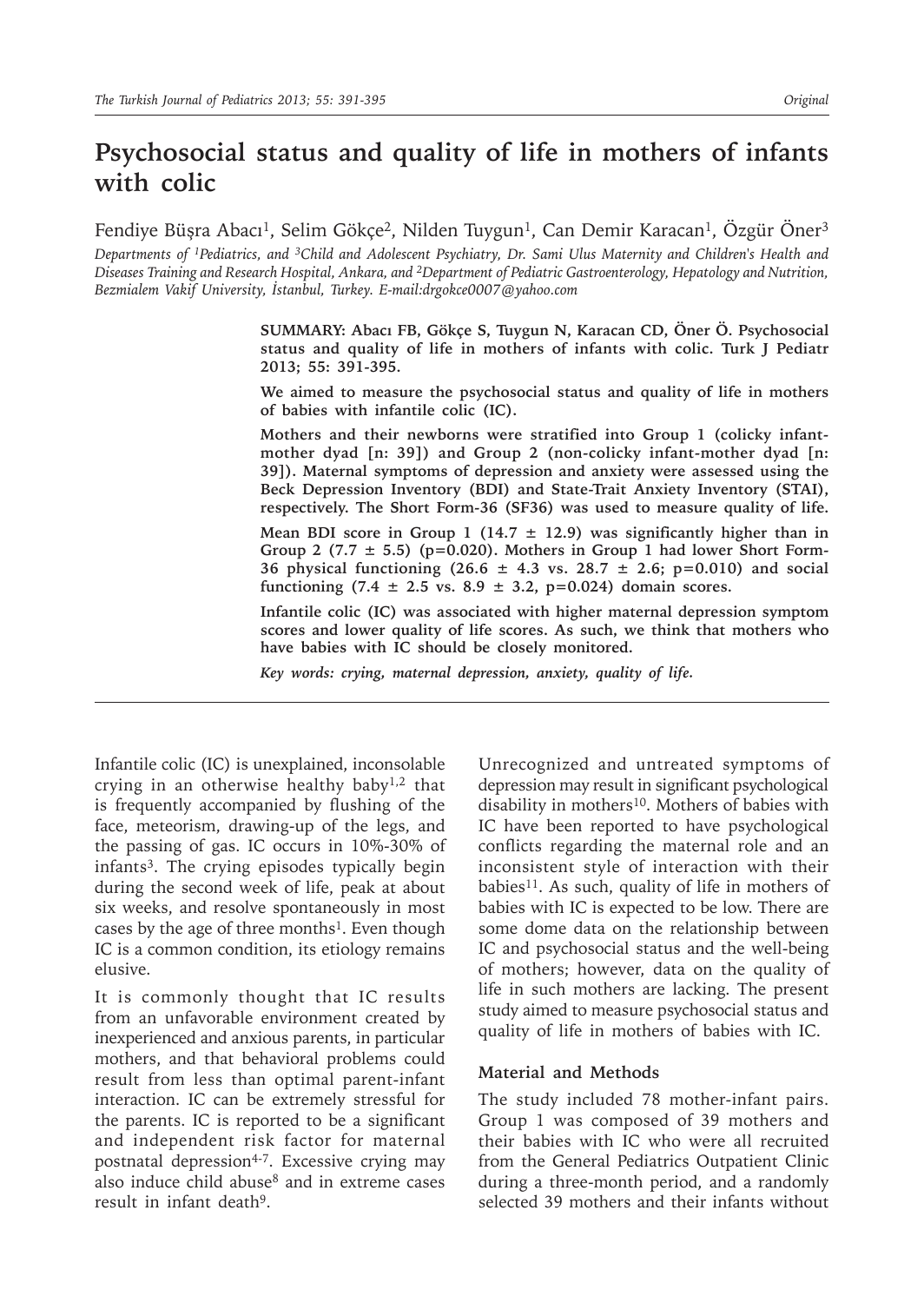| <b>Reply 1:</b> Onlinear Onaracteributed of the milanted in Groups 1 and 2 |                 |                 |                 |  |
|----------------------------------------------------------------------------|-----------------|-----------------|-----------------|--|
|                                                                            | Group 1         | Group 2         | $D^*$           |  |
| Mean age (days)                                                            | $41.7 \pm 22.5$ | $35.8 \pm 18.7$ | 0.295           |  |
| Gender, male (%)                                                           | 23(59.0)        | 15(38.5)        | $0.113(3.284*)$ |  |
| Mean body weight (g)                                                       | $4438 \pm 1169$ | $4621 \pm 1022$ | 0.474           |  |
| Complicated peri-postnatal course                                          | None            | None            | -               |  |
| Type of feeding, exclusively breastfed, n (%)                              | 32(82.1)        | 36 (92.3)       | $0.310(1.032*)$ |  |

**Table I.** Clinical Characteristics of the Infants in Groups 1 and 2

\*Pearson's chi-square  $(\chi^2)$  test, Student's t-test.

&Chi-square value

IC in Group 2 served as controls. Inclusion criteria for the infants were uneventful prenatal, perinatal, and postnatal periods, and for the mothers were an uncomplicated postpartum period and agreement to participate in the study. Infants with any medical problems, prematurity, or intrauterine growth retardation, and those that were small for their gestational age were excluded from the study. Mothers with any psychiatric diagnosis and/or psychotropic drug use were excluded. Rome III criteria<sup>2</sup> were used to define IC: 1) Paroxysms of irritability, fussing, or crying that start and stop without obvious cause, 2) Episodes lasting 3 or more hours per day and occurring at least 3 days per week for at least 1 week, and 3) No failure to thrive. A complete physical examination was performed. Urine and stool analysis was performed when indicated.

Data on infant and mother characteristics and sociodemographic features were recorded. The mothers were asked to complete the Beck Depression Inventory (BDI)<sup>12</sup> and State-Trait Anxiety Inventory (STAI-1 and STAI-2) $13$  to evaluate the risk of depression and level of anxiety. BDI is a series of questions developed to measure the intensity, severity, and depth of depression. Higher scores are positively correlated with higher levels of depression. Scores  $\geq$ 17 indicate the probability of requiring professional help. STAI is an instrument that quantifies state (STAI-1) and trait (STAI-2) anxiety. Scores range from 20 to 80; higher scores indicate greater anxiety. Quality of life was assessed by using the Short Form-3614, which includes 36 questions and yields 8 domain scores: physical functioning, social functioning, physical role restriction, emotional role restriction, mental health, vitality, pain, and general health and health change.

The study was approved by the local Ethics Committee, and written informed consent was obtained from the mothers on their own behalf, and from both parents on behalf of each child.

## **Statistical Analysis**

Analyses were performed using the Statistical Package for the Social Sciences (SPSS) v.15.0 for Windows (SPSS Inc., Chicago, IL). Numerical variables are expressed as mean ± SD. Categorical variables are shown as number and percentage. Variables were compared using the t-test, chi-square  $(\chi^2)$  test, and Fisher's exact test. Statistical significance was set at p<0.05.

# **Results**

Infant characteristics are shown in Table I. There were no significant differences in the mean age, gender, body weight, type of feeding, and peri-postnatal course between the infants in Groups 1 and 2. The mothers' characteristics and demographic features are shown in Table II. There were no significant differences in age, marital status, education, employment, monthly income, parity, mode of the delivery, or gestational and postpartum health-related problems between the mothers in Groups 1 and 2.

Mean BDI score in Group 1 was significantly higher than that in Group 2  $(p=0.020)$ . Significantly more mothers in Group 1 had a BDI score >17 (the cut-off point indicating that the risk of depression is higher)  $(p=0.008)$ .

There were no significant differences in STAI-1 or STAI-2 scores between the two groups (Table III). Short Form-36 scores are shown in Table IV; the mothers in Group 1 had lower physical functioning (p=0.010) and social functioning (p=0.024) domain scores.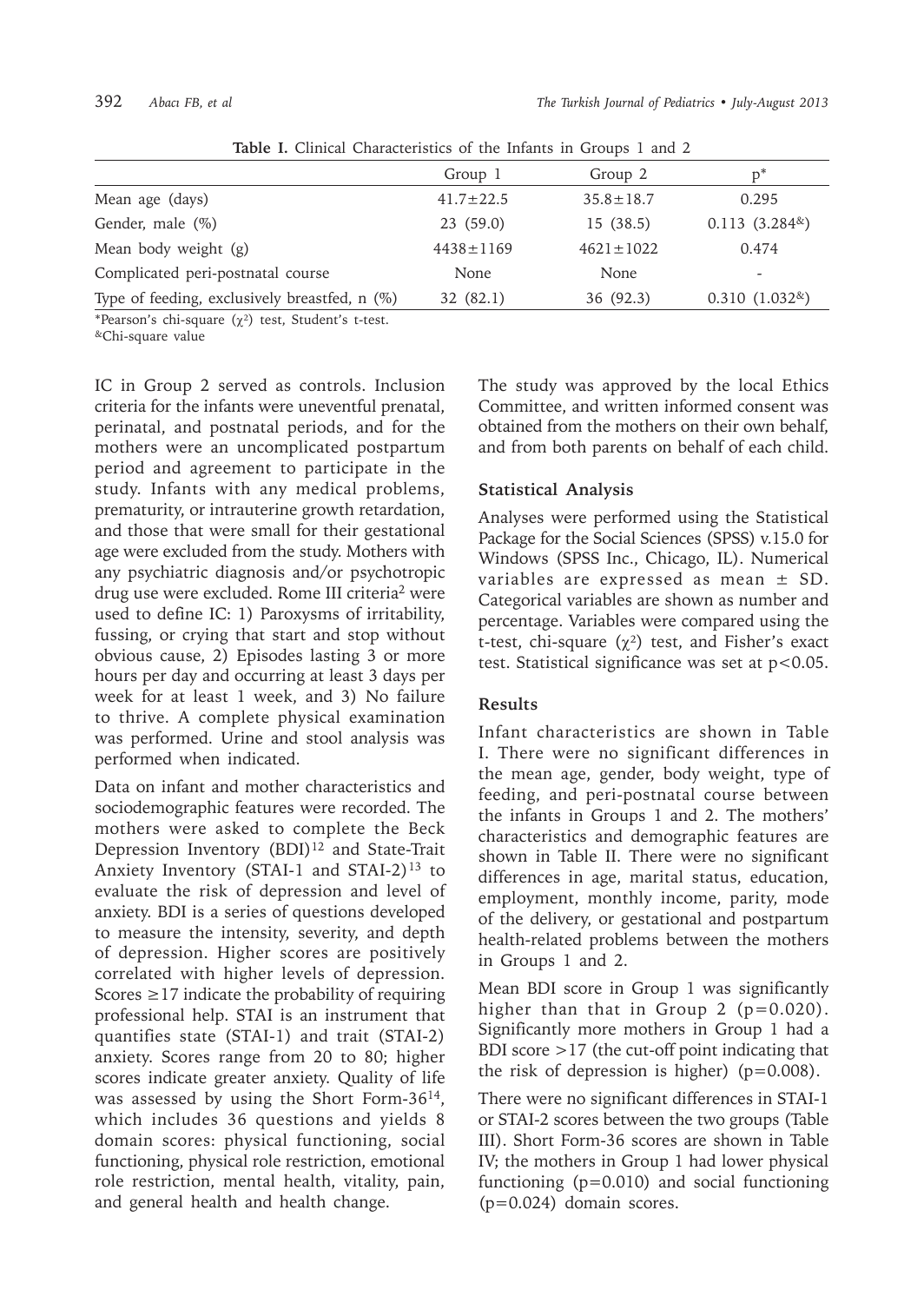|                                                                            | ັ                   |                            |                    |  |
|----------------------------------------------------------------------------|---------------------|----------------------------|--------------------|--|
|                                                                            | Group 1             | Group 2                    | $p^*$              |  |
| Mean age (years)                                                           | $26 \pm 5.2$        | $25.3 \pm 4.7$             | 0.509              |  |
| Marital status<br>Single/no partner<br>Married/living with partner         | $\Omega$<br>39      | 1<br>38                    | 1.000              |  |
| Education<br>Less than high school<br>High school<br>More than high school | 22<br>13<br>4       | 25<br>12<br>$\overline{2}$ | $0.638(0.898*)$    |  |
| Employment, yes $(\%)$                                                     | 5 $(12.8\%)$        | 4 $(10.3\%)$               | $0.723$ $(0.126*)$ |  |
| Mean monthly income (TL)                                                   | $1325.9 \pm 1005.9$ | $1052.8 \pm 553.1$         | 0.447              |  |
| Parity<br>Primiparous<br>Multiparous                                       | 18<br>21            | 17<br>22                   | $0.650(0.206*)$    |  |
| Type of delivery, vaginal (%)                                              | 18 (46.2%)          | 23 (59%)                   | $0.364$ $(0.823*)$ |  |

**Table II.** Clinical and Demographic Features of the Mothers in Groups 1 and 2

\*Pearson's chi-square  $(\chi^2)$  test, Fisher's exact test, Student's t-test.

&Chi-square value.

### **Discussion**

As most symptoms of colic resolve by about three months of age15, healthcare professionals often advise parents that their babies will outgrow IC with time; however, IC can sometimes be frustrating and exhausting for parents<sup>16</sup>. Persistent crying has been identified as a risk factor for postpartum depression. Chronic stress and sleep deprivation caused by inconsolable crying typically drains parental resources, and can cause or exacerbate postpartum depression, anxiety, anger, and guilt. Persistent crying promotes maternal feelings of incompetence, learned helplessness, and depression<sup>17</sup>, exacerbating postpartum depression. Howell et al.<sup>18</sup> reported that IC plays a critical role in the onset of postpartum depression. Papousek et al.<sup>17</sup> reported that postpartum depression, neurotic conflicts, or personality disorders were observed in 49% of mothers with babies that cried excessively, 26%

of mothers with babies that cried moderately, and 3% of control mothers. Akman et al.6 reported that mothers of infants with IC had higher depression scores than those with an infant without colic. In the present study, we used BDI as a screening tool for depression. The mothers in Group 1 had significantly higher BDI scores than those in Group 2 (p=0.020). Moreover, a significantly higher number of mothers in Group 1 had a BDI score  $\geq$ 17  $(p=0.008)$  - the cut-off point indicating the need for professional help.

Persistent crying is one of the most stressful events for parents. Keefe et al.19 observed elevated levels of stress in parents with irritable or colicky infants. Mothers of infants that cried moderately to extremely scored low on self-efficacy and high on depression, anxiety, and marital distress<sup>17</sup>. Likewise, the motherinfant relationship was more distressed and disturbed among the mothers of infants with

| Table III. Beck and STAI Scores in Groups 1 and 2 |                     |                     |       |  |
|---------------------------------------------------|---------------------|---------------------|-------|--|
|                                                   | Group 1<br>$n = 39$ | Group 2<br>$n = 39$ | $P^*$ |  |
| Mean Beck score                                   | $14.7 \pm 12.9$     | $7.7 \pm 5.5$       | 0.020 |  |
| Presence of depression<br>(Beck score $\geq$ 17)  | 12 (30.8%)          | 2 $(5.1\%)$         | 0.008 |  |
| Mean STAI 1 score                                 | $38.8 \pm 10.9$     | $37.2 \pm 11.4$     | 0.536 |  |
| Mean STAI 2 score                                 | $42.6 \pm 8.1$      | $41 \pm 7.7$        | 0.368 |  |

STAI: State-Trait Anxiety Inventory.

\*Pearson's chi-square  $(\chi^2)$  test, Fisher's exact test, Student's t-test.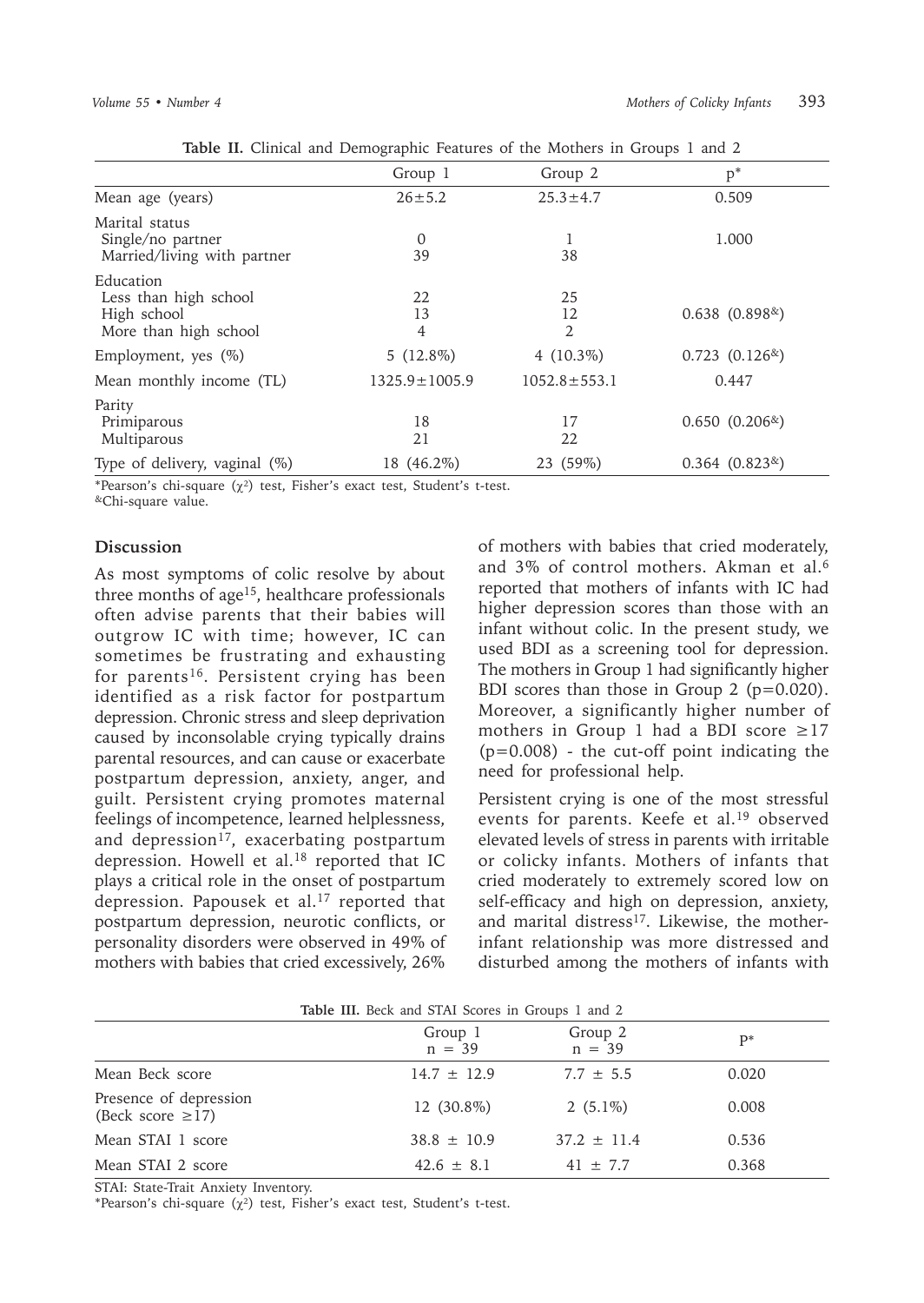| <b>Rapic IV.</b> Short Form-50 Quality of Life Scores in Groups 1 and 2 |                                       |                                     |       |  |
|-------------------------------------------------------------------------|---------------------------------------|-------------------------------------|-------|--|
|                                                                         | Group 1 ( $n = 39$ )<br>$Mean \pm SD$ | Group 2 $(n = 39)$<br>$Mean \pm SD$ | $P^*$ |  |
| Physical functioning                                                    | $26.6 \pm 4.3$                        | $28.7 \pm 2.6$                      | 0.010 |  |
| Role-physical                                                           | $7.1 \pm 6.1$                         | $6.7 \pm 1.7$                       | 0.230 |  |
| Bodily pain                                                             | $8.5 \pm 3.9$                         | $8.5 \pm 2.9$                       | 0.576 |  |
| General health                                                          | $17.1 \pm 5.6$                        | $18.8 \pm 4.2$                      | 0.218 |  |
| Vitality                                                                | $15.3 \pm 5.3$                        | $15.9 \pm 4$                        | 0.652 |  |
| Social functioning                                                      | $7.4 \pm 2.5$                         | $8.9 \pm 3.2$                       | 0.024 |  |
| Role-emotional                                                          | $4.7 \pm 2.0$                         | $5.7 \pm 3.7$                       | 0.145 |  |
| Mental health                                                           | $20 \pm 6.3$                          | $20.7 \pm 6$                        | 0.589 |  |

**Table IV.** Short Form-36 Quality of Life Scores in Groups 1 and 2

\*Student's t-test.

moderate and extreme crying than among the controls<sup>17</sup>. Stifter et al.<sup>20</sup> reported that mothers of colicky infants tend to be slightly more anxious about separation from their children than the mothers of infants without colic. In the present study, mothers in Group 1 did not have higher levels of anxiety than the mothers in Group 2. In another study from Turkey<sup>6</sup>, STAI scores in mothers with a colicky infant were higher than in mothers without a colicky infant. In addition, a strong association between IC and an insecure attachment style as well as significantly higher anxiety scores in mothers with insecure attachment style have been reported<sup>6</sup>. Indeed, depression, insecure attachment style, and anxiety should interrelate and possibly affect each other, but it remains unclear why mothers in both groups in the present study had similar anxiety scores. It requires further studies on the Turkish family structure and sociocultural properties.

Families with a severely or moderately crying baby were less flexible, had decreased ability to cope with daily activities, and showed less energy and vitality than control families<sup>21</sup>. Mothers with a colicky infant had higher frustration/anger scores and significantly lower self-efficacy scores than control mothers<sup>17</sup>. Levitzky et al.22 observed a disturbed emotional state in mothers with colicky infants; most (79%) had aggressive thoughts and fantasies, and some mothers (26%) reported having thoughts of infanticide during colic episodes. A mother's self-perception of being judged by others, unwanted and/or unhelpful advice, and continual efforts to soothe a crying baby result

in exhaustion and frustration, gradually leading to isolation<sup>23</sup>. Sometimes, mothers blame themselves for the infant's crying and limit their social interactions<sup>24</sup>. All of these consequences of IC are related to decreased quality of life, which has not been comprehensively evaluated in mothers of babies with IC. In the present study, numerous domains of quality of life were evaluated by using the Short Form-36. Mothers in Group 1 had significantly lower physical functioning and social functioning scores. These low scores may have been related with frustration/exhaustion, low energy level, emotional disturbances, social isolation, among others. The present findings suggest that IC might negatively affect quality of life due to its negative effects on both physical and mental health.

The present study has some limitations. Although IC was diagnosed based on Rome III criteria, the duration, frequency and intensity of crying were subject to bias by the parent's report. A cry diary may be considered to be more reliable, but does not seem practical, and bias cannot be completely avoided. Indeed, there is no ideal method to measure infant crying. We do not know the mothers' psychological condition or quality of life during gestation due to the design of the study, although the mothers did not report any psychiatric diseases, use of psychotropic drugs, or any type of psychotherapeutic intervention during gestation. Nonetheless, excessive crying may be the consequence of maternal depression<sup>25</sup>, which was not addressed in the present study. The most important limitation is the study's